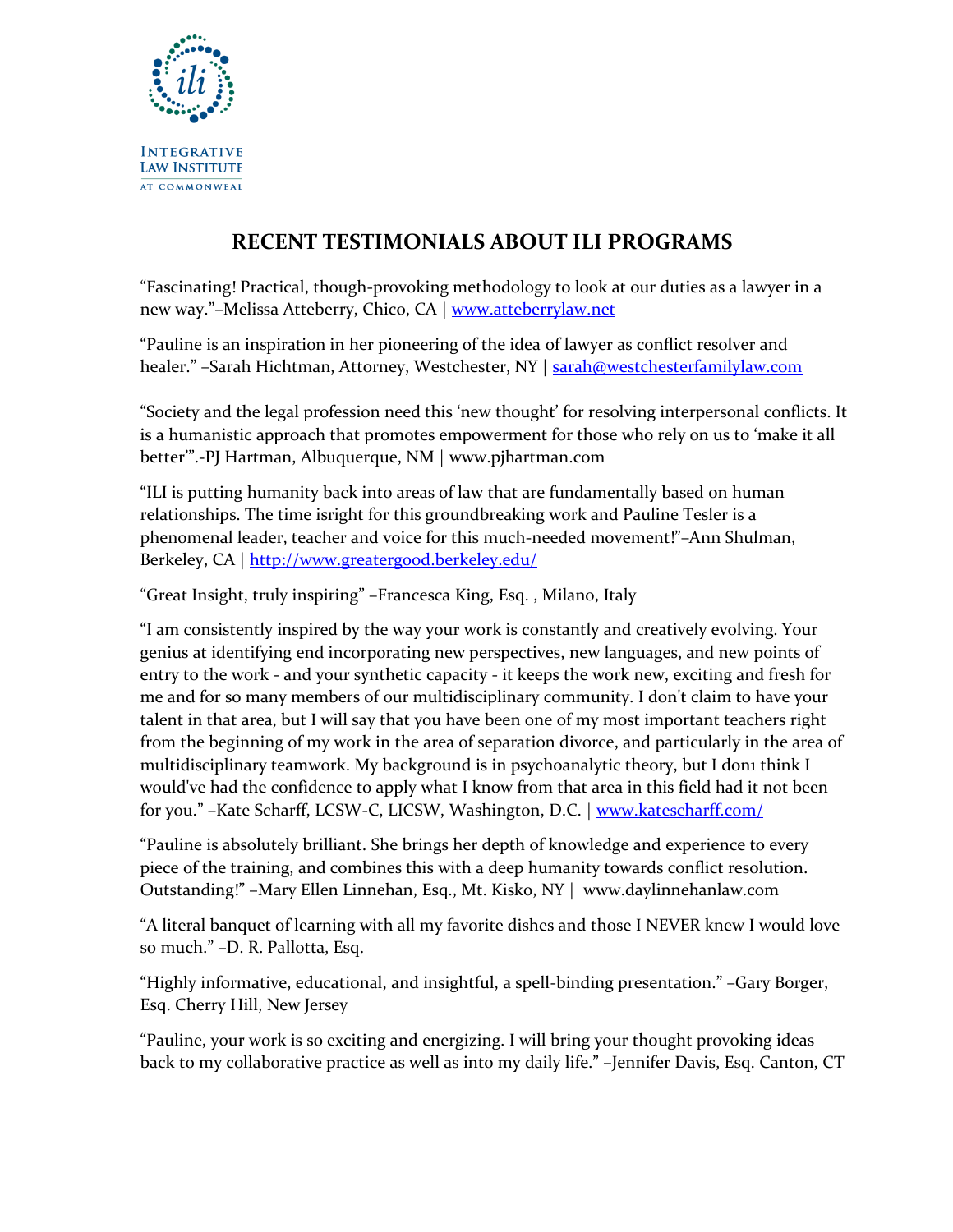"Every Family Law Attorney should be required to take Pauline's course on Neuroscience." – Charles Quaid, Attorney, Dallas, Texas | [www.quaidandfarish.com](http://www.quaidandfarish.com/)

"Pauline is a wealth of knowledge and information coupled with passion. Although I have attended multiple trainings with her, I could hear her and learn from her again and again. I enjoyed two days at the IACP Institute with her. And I would sign up again to stretch my views and skills further." - Leslie Bottimore, lawyer, Tacoma, WA [www.bottimorelaw.com](http://www.bottimorelaw.com/)

"I found this workshop extremely insightful and will continue to look for opportunities to expand my understanding of how perception, memory, narrative and naive realism impact the parties and the professionals involved in the divorce process." – Patricia Carney, Esq., Morristown, New Jersey

"So very glad that I did not succumb to my reptilian/limbic brain at 5:30 am that was encouraging me to stay in my warm bed and sleep. Some other part of my brain (neocortex?) prevailed because after all 1. I paid for this, 2. I need the MCLE, and 3. I just might learn something worthwhile. Points 1. And 2. were valid, but more important, I learned so very much and loved every minute of it. Thank you, thank you, thank you!!!"–Lorna Jaynes, Newark, CA | www.lornajaynes.com

"Integrative Law is an important next step in the work of 'humanitarian' lawyers who have decided alternative dispute resolution is a better alternative to litigation. Litigators can benefit from learning these concepts for their own growth and insight into what clients experience in the divorce process." –Wendy Morgan, Santa Cruz, CA | www.wendybenjaminmorgan.com

"An informative and exciting course that every family law, litigator, and judicial officer should take to begin a profound shift in the way to think about our professional responsibilities to the families we serve." –Pascha Stevens, Santa Cruz, CA

"Truly inspiring from a multitude of perspectives. . . . Brilliant! Thank you." –Sheila Krystal, Ph.D., Berkeley, CA

Pauline has an exceptional command of Human Conflict Resolution and the evidence that demonstrates its success. If you are a professional engaged in dispute resolution you must attend one of her trainings. - Anthony Markus, Attorney, Mt. Kisco, NY | [Tony@mslawny.com](mailto:Tony@mslawny.com)

"The conflict resolution framework provided by ILI offers lawyers the opportunity to bring a deeper, more comprehensive resolution to family conflict that will support and enhance healthy future relationships, and that can only be good for society, given that 55% of us will experience a family dissolution." -Gretchen M. Walther, Albuquerque, NM | www.waltherfamilylaw.com

"Fascinating topic: so, it opened up many more questions than provided answers, but isn't that what human interaction is all about?" –Carolann Mazza, Ft. Lauderdale, FL |www.collaborativenow.com

"All clients are humans and humans have brains. Understanding more about human brain functions is critical to helping the client, rather than the litigation model which has nothing to